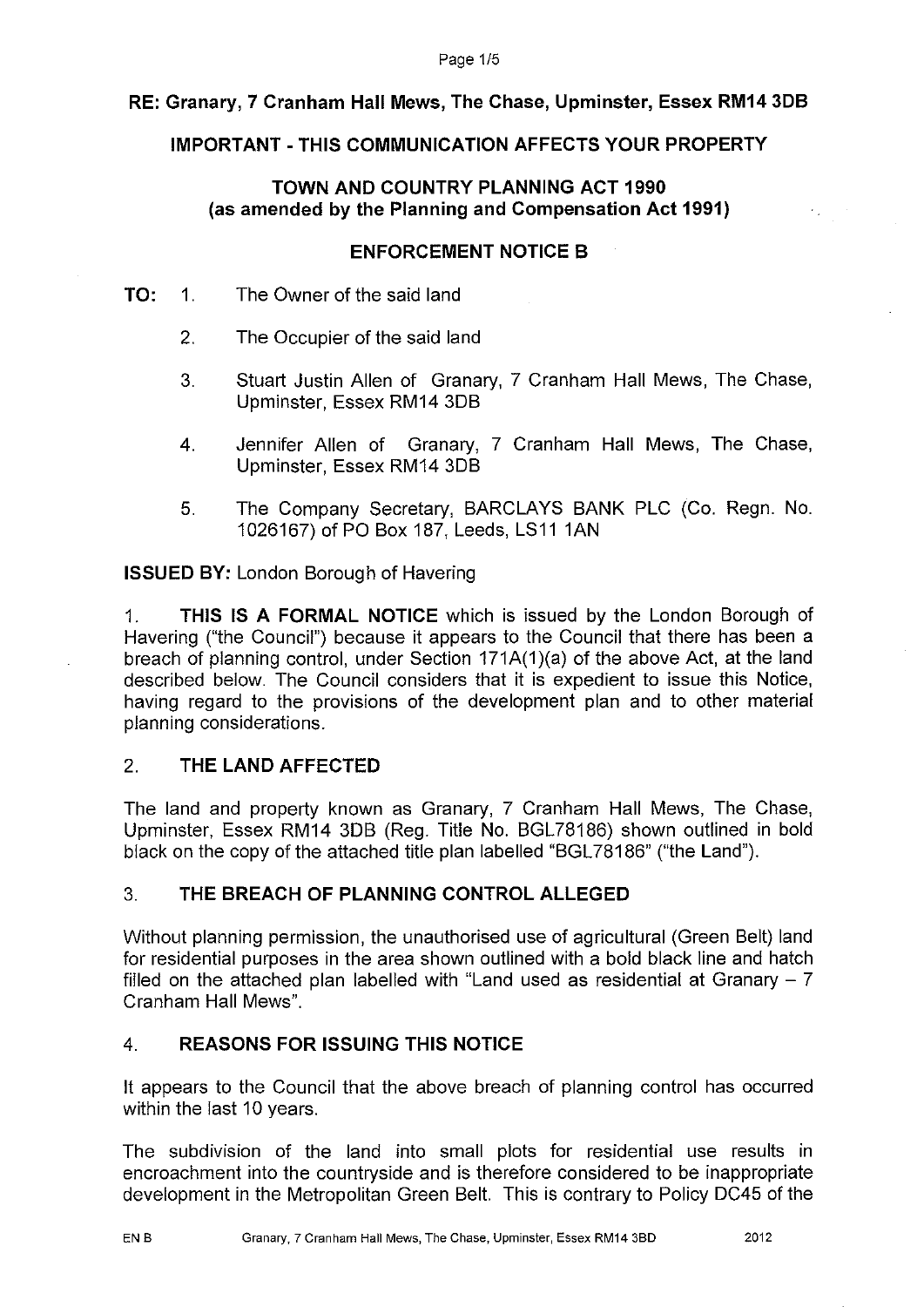Local Development Framework ("LDF"), Development Control Policies, Development Plan Document ("DPD") and the guidance contained in PPG2.

The Council do not consider that planning permission for residential use should now be given because planning conditions would not overcome clear policy-led objections to the development.

In making its decision to issue this Notice the Council considered that the relevant policies are the following: the Local Development Framework policies DC22, DC45, DC47, DC61 and DC68 of the LDF Development Control Policies DPD; the Cranham Conservation Area Character Appraisal and Management proposals London Plan Policies 7.8 and 7.16; guidance PPS5 planning for historic environment and PPG2 Green Belts.

### 5. **WHAT YOU ARE REQUIRED TO DO**

(i) Stop using the Land for residential purposes.

Time for compliance: Two months from the effective date of this notice.

(ii) Remove from the Land any building materials rubble machinery equipment apparatus tools scrap and waste brought onto the Land in association with the unauthorised use or arising from compliance with the first requirement above and restore the Land to its condition before the breach occurred.

Time for compliance: Two months from the effective date of this notice.

### 6. **WHEN THIS NOTICE TAKES EFFECT**

This Notice takes effect on  $18<sup>th</sup>$  April 2012, unless an appeal is made against it beforehand.

Dated: 15<sup>th</sup> March 2012

Signed:

 $\sim$ 

Authorised Officer on behalf of the London Borough of Havering Town Hall, Main Road, Romford RM1 3BD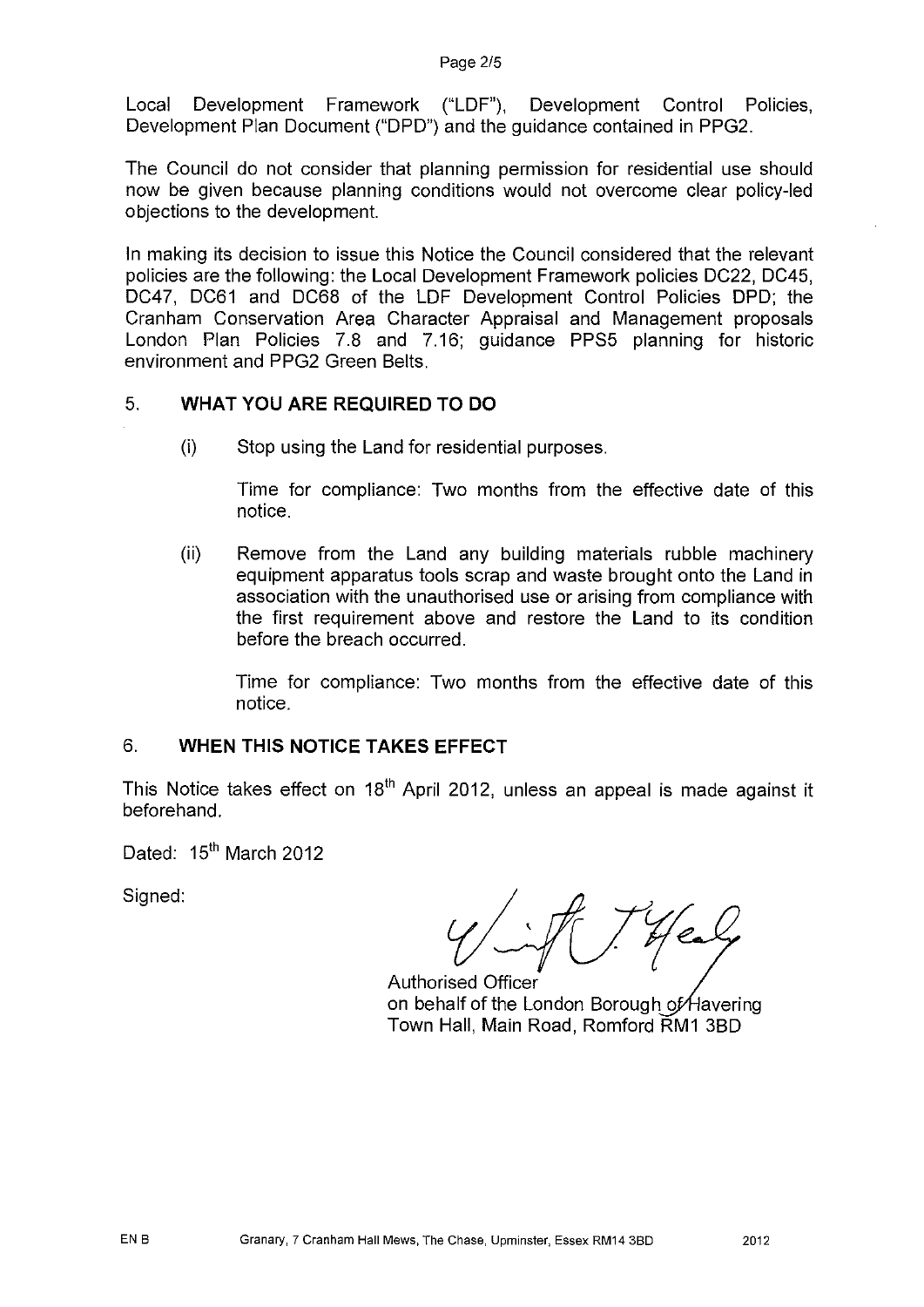### **YOUR RIGHT OF APPEAL**

You can appeal against this Enforcement Notice to the Secretary of State by 18<sup>th</sup> April 2012. Further details are given in the attached explanatory note.

# **WHAT HAPPENS IF YOU DO NOT APPEAL**

If you do not appeal against this Enforcement Notice, it will take effect on 18<sup>th</sup> April 2012 and you must then ensure that the required steps for complying with it, for which you may be held responsible, are taken within the period specified in the Notice.

**FAILURE TO COMPLY WITH AN ENFORCEMENT NOTICE WHICH HAS TAKEN EFFECT CAN RESULT IN PROSECUTION AND/OR REMEDIAL ACTION BY THE COUNCIL.**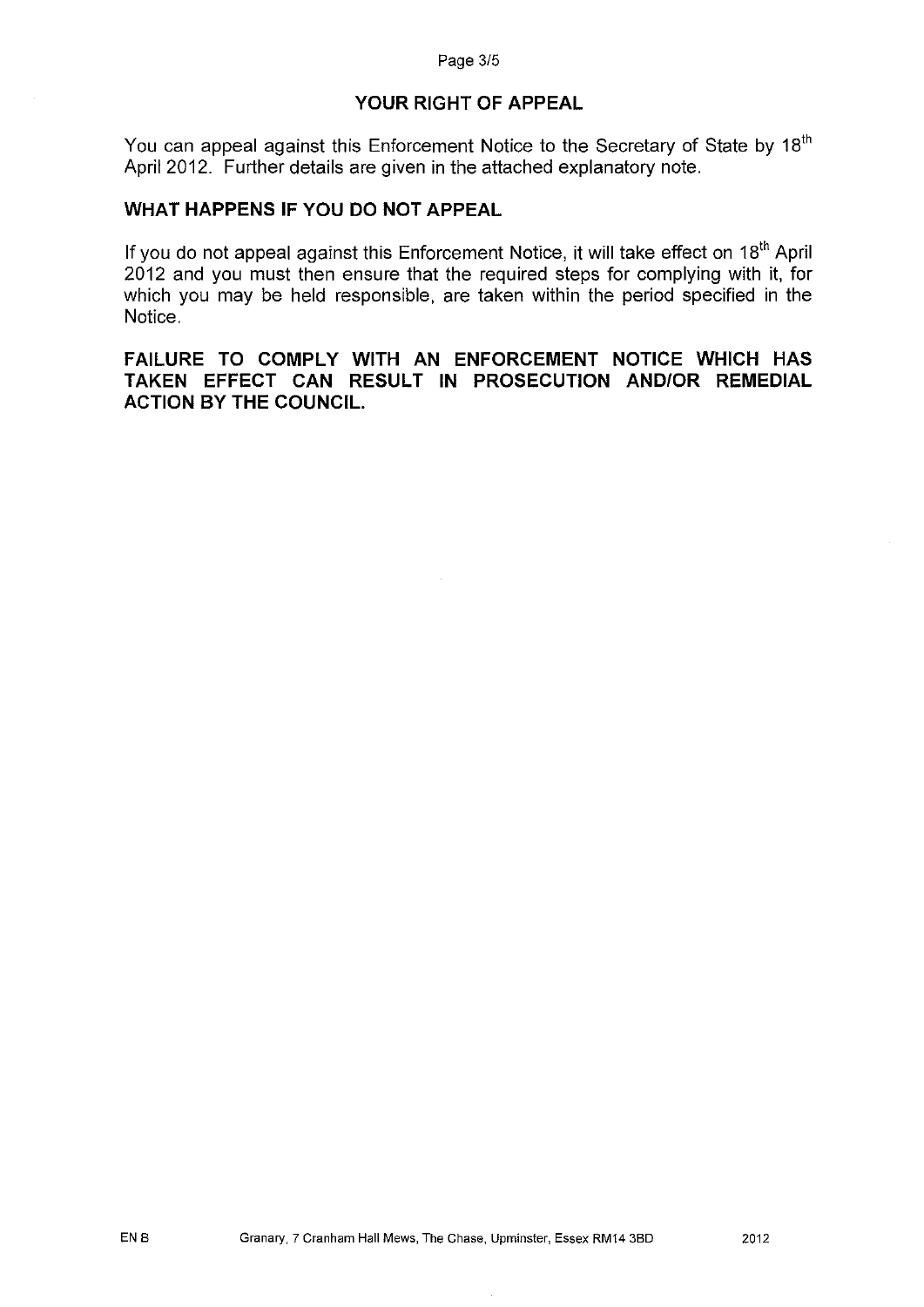# **EXPLANATORY NOTES**

### **STATUTORY PROVISIONS**

A summary of Sections 171A, 171B and 172 to 177 of the Town and Country Planning Act 1990 (as amended) is enclosed with this Notice.

### **YOUR RIGHT OF APPEAL**

You can appeal against this Notice, but any appeal must be in writing and received, or posted (with the postage paid and properly addressed) in time to be received in the ordinary course of the post, by the Secretary of State before  $18<sup>th</sup>$ April 2012.

If you intend to appeal against this Notice you should follow the instructions given on the information sheet from the Planning Inspectorate which accompanies this Notice. You should also send the Secretary of State a copy of the Notice.

### **GROUNDS OF APPEAL**

The grounds of appeal are set out in Section 174 of the Town and Country Planning Act 1990 (as amended) you may appeal on one or more of the following grounds:-

- (a) that, in respect of any breach of planning control which may be constituted by the matters stated in the Notice, planning permission ought to be granted, as the case may be, the condition or limitation concerned ought to be discharged;
- (b) that those matters have not occurred;
- (c) that those matters (if they occurred) do not constitute a breach of planning control;
- (d) that, at the date when the notice was issued, no enforcement action could be taken in respect of any breach of planning control which may be constituted by those matters;
- (e) that copies of the Enforcement Notice were not served as required by section 172;
- (f) that steps required by the notice to be taken, or the activities required by the notice to cease, exceed what is necessary to remedy any breach of planning control which may be constituted by those matters or, as the case may be, to remedy any injury to amenity which has been caused by any such breach;
- (g) that any period specified in the notice in accordance with section 173(9) falls short of what should reasonably be allowed.

Not all these grounds may be relevant to you.

### **PLANNING APPLICATION FEE**

Should you wish to appeal on Ground (a) - that planning permission should be granted for the unauthorised development - then a fee of £335.00 is payable both to the Secretary of State and to the Council making the total fees payable £670.00.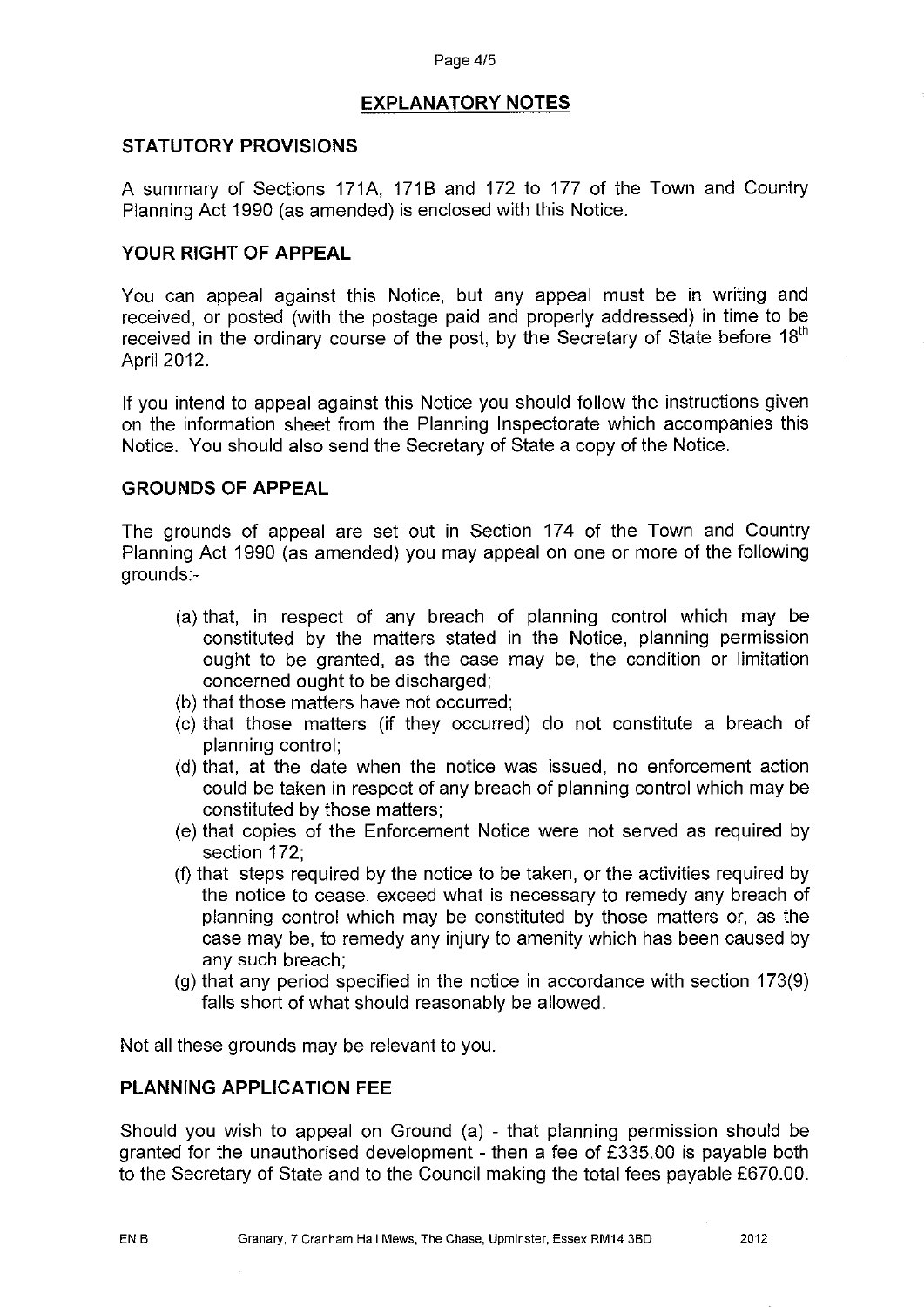Contact the Council with regard to payment. If the fees are not paid then that ground of appeal will not be valid.

### **STATEMENT ON GROUNDS OF APPEAL**

You must submit to the Secretary of State, either when giving notice of appeal or **within 14 days** from the date on which the Secretary of State sends you a notice so requiring you, a statement in writing specifying the grounds on which you are appealing against the enforcement notice and stating briefly the facts on which you · propose to rely in support of each of those grounds.

### **RECIPIENTS OF THE ENFORCEMENT NOTICE**

The names and addresses of all the persons on whom the Enforcement Notice has been served are:

- 1. The Owner of the said land
- 2. The Occupier of the said land
- 3. Stuart Justin Allen of Granary, 7 Cranham Hall Mews, The Chase, Upminster, Essex RM14 3DB
- 4. Jennifer Allen of Granary, 7 Cranham Hall Mews, The Chase, Upminster, Essex RM14 3DB
- 5. The Company Secretary, BARCLAYS BANK PLC (Co. Regn. No. 1026167) of PO Box 187, Leeds, LS11 1AN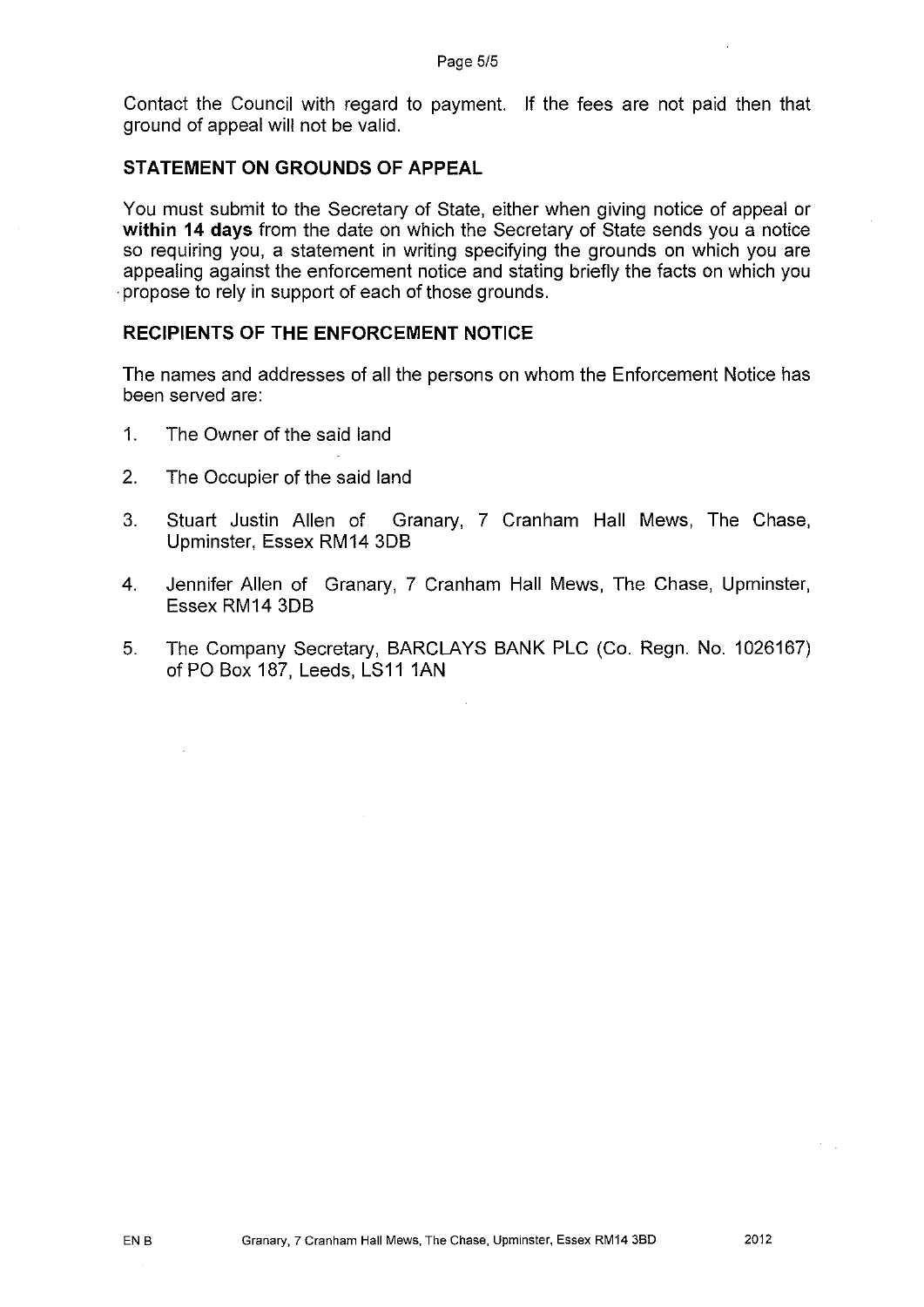